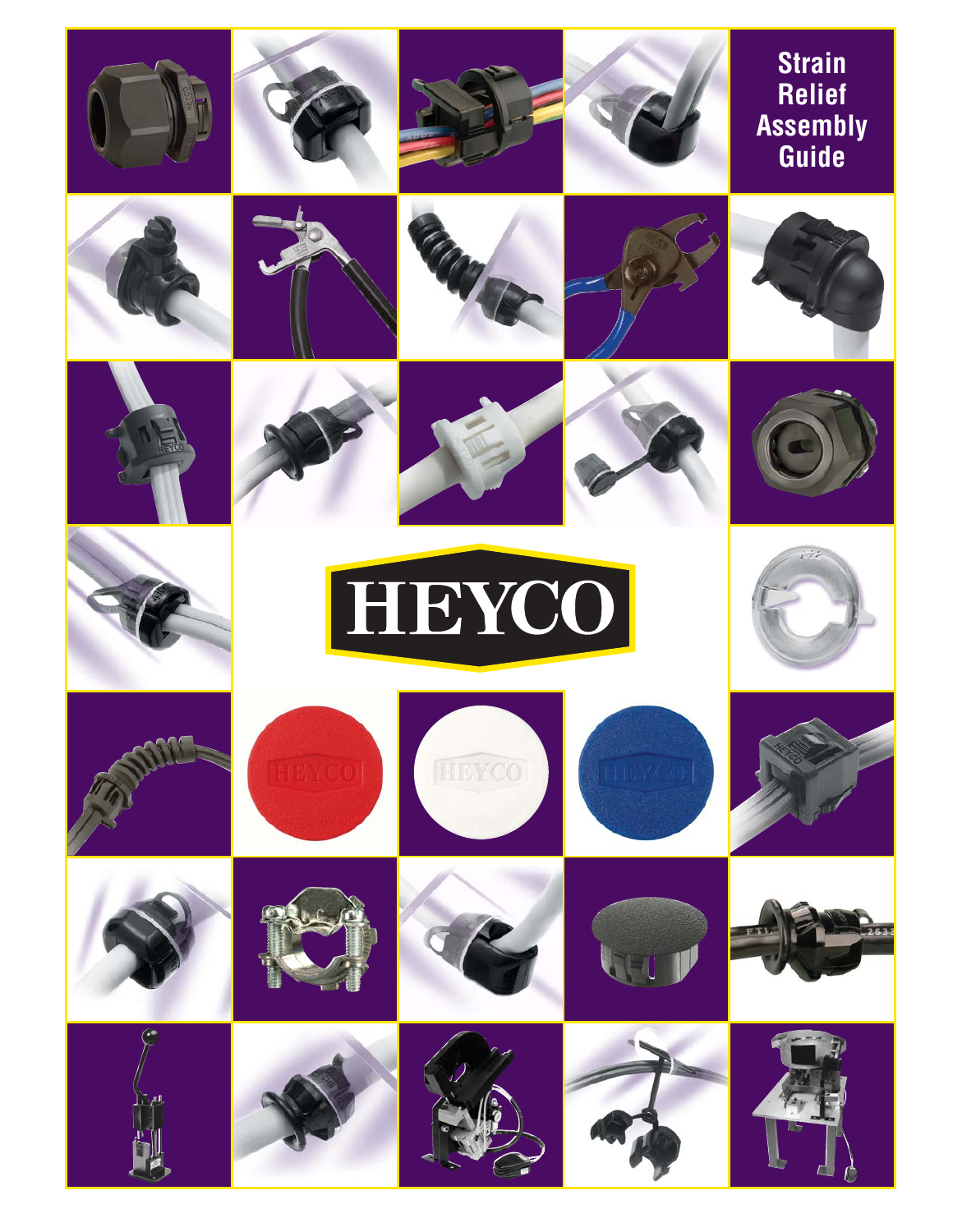## **Reduce risk of carpal tunnel syndrome!**

# **Heyco® Lockit™ Strain Relief Pre-Assembly Equipment**

**Pre-Assembly Equipment for Heyco Assembly-Friendly Lockit Series Strain Reliefs: RDD Lockits** – for "Double D" and Round Mounting Holes. **ST Lockits** – for Rectangular Mounting Holes.

**Pre-Assemble Lockits onto cable for faster final assembly!**

## **Watch this equipment in action at www.Heyco.com**

Click on our Strain Relief Bushings Section and then the video "Evolution of the Heyco Strain Relief Bushing" in the upper left most square.



## **A Headlock™ for RDD and ST Lockits**

Assembly head for RDD and ST Lockit Strain Reliefs. Simply place a Lockit Strain Relief into the "U" opening of the assembly head. Then place the cable into the bushing body and close the head to secure the Lockit™ Strain Relief permanently onto the wire. This completed sub-assembly can then be installed with fingertip pressure into the application's mounting hole–at a later time, in a different place, for lower installed cost!

## **B FootLock™**

Assembly machine for RDD and ST Lockit Strain Reliefs. This foot-pedal activated assembly machine is identical to Autolock™, except that the gravity fed track is loaded by hand instead of by a vibratory bowl.

## **C Autolock™ Semi-Automatic**

Assembly machine for RDD and ST Lockit Strain Reliefs. Suitable for high volume production runs where batched sub-assemblies are desirable. Includes vibratory feeder bowl, track and head. The operator simply inserts the cable into the assembly head slot, then presses the foot pedal to secure the Strain Relief permanently onto the wire. This completed sub-assembly can be installed with fingertip pressure into the application's mounting hole–at a later time, in a different place, for lower installed cost!

Equipment for European requirements (motor power ratings and shielding) available, consult Heyco.

## For Lockit Strain Relief **Hand Pliers** see page 3, opposite.

**2 STRAIN RELIEF ASSEMBLY TRAIN REI** 

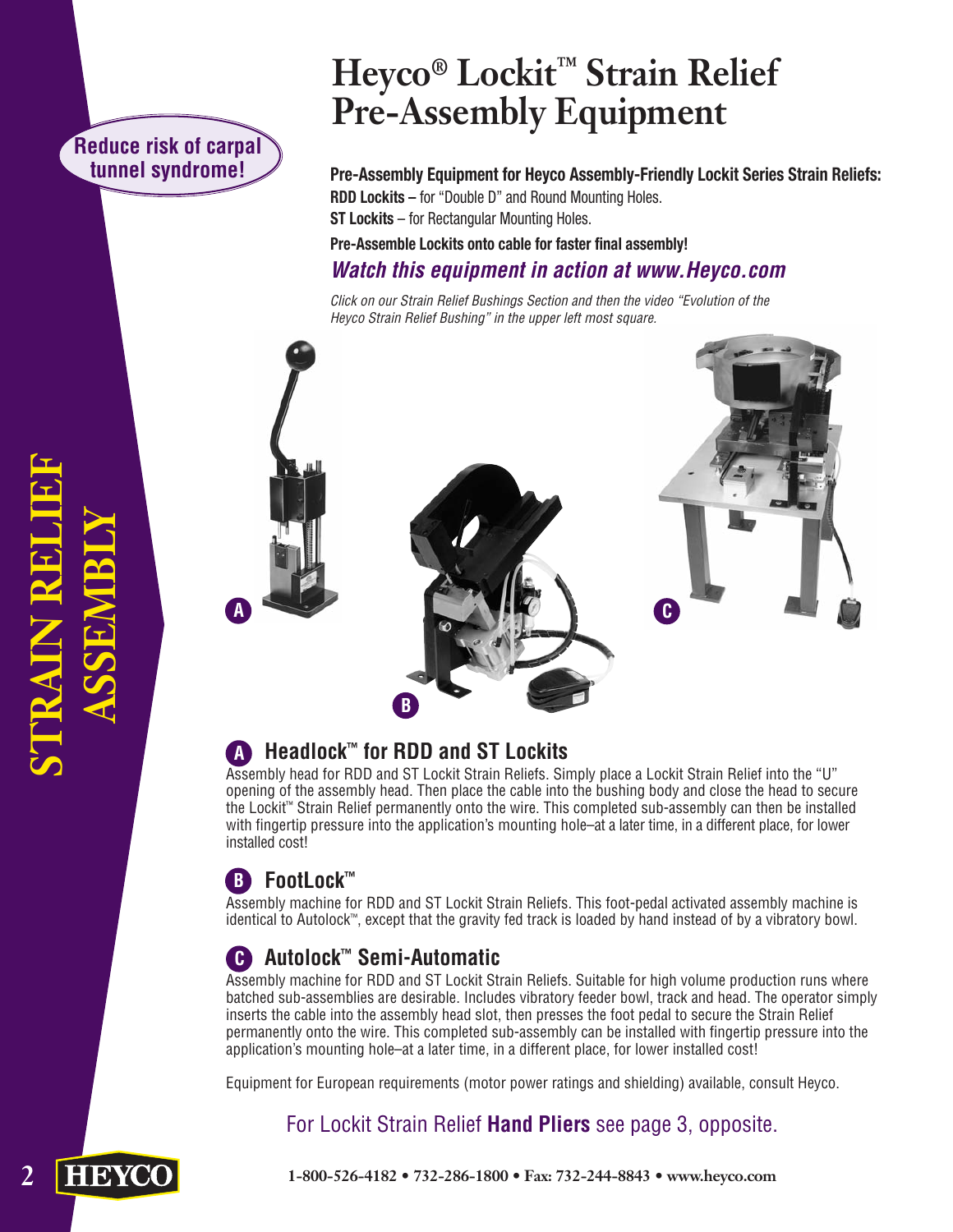# **Heyco® Lockit™ Strain Relief Pre-Assembly Equipment Directory**

**Catalog page numbers in the chart below refer to our new Heyco Power Components Catalog**



| <b>TO ASSEMBLE</b>                     | Catalog      | USE THE FOLLOWING PART NOS. |                                           |  |  |  |  |  |  |  |
|----------------------------------------|--------------|-----------------------------|-------------------------------------------|--|--|--|--|--|--|--|
| Lockit™<br><b>Strain Relief Series</b> | Page<br>Ref. | Hand<br><b>Pliers</b>       | Headlock   Footlock   Autolock   Eurolock |  |  |  |  |  |  |  |
| <b>RDD Lockits</b>                     |              |                             |                                           |  |  |  |  |  |  |  |

| RDD 100, RDD 100A<br>RDD 101, RDD 101A                                                   | $4 - 7$<br>$4 - 5$                        | 0026  | ST <sub>16</sub> | ST <sub>14</sub><br>ST14Et | ST <sub>13</sub> | ST <sub>13E</sub> |
|------------------------------------------------------------------------------------------|-------------------------------------------|-------|------------------|----------------------------|------------------|-------------------|
| RDD 100-90, RDD 100A-90<br>RDD 101-90, RDD 101A-90<br>RDD 100-7, RDD 100A-7<br>RDD 101-7 | $4 - 10$<br>$4 - 9$<br>$4 - 8$<br>$4 - 8$ | 0026  | $\star$          | $\star$                    | $\star$          | $\star$           |
| RDD 200, RDD 200-2<br>RDD 201, RDD 201-2<br>RDD 301, RDD 301-2<br><b>RDD 401</b>         | $4 - 7$<br>$4 - 5$<br>$4 - 6$<br>$4 - 6$  | 0027  | <b>ST17</b>      | <b>ST19</b>                | <b>ST18</b>      | $\star$           |
| RDD 200-90<br>RDD 201-90<br>RDD 301-90                                                   | $4 - 10$<br>$4 - 9$<br>$4 - 9$            | 0027  | ST17-90          | ST19-90                    | $\star$          | $\star$           |
| <b>RDD 501</b><br><b>RDD 510</b>                                                         | $4 - 6$<br>$4 - 7$                        | $* *$ | <b>ST20</b>      | <b>ST27</b>                | <b>ST26</b>      | $\star$           |
| <b>RDD 601</b>                                                                           | 4-6                                       | $**$  | ST31             | ST34                       | $\star$          | $\star$           |
| RDD 6N-2                                                                                 | $4 - 5$                                   | $* *$ | ST32             | <b>ST33</b>                | $\star$          | $\star$           |
| <b>ST Lockits</b>                                                                        |                                           |       |                  |                            |                  |                   |

| <b>ST 100L</b>   | $4 - 12$ | 0023 | <b>ST12</b>      | <b>ST11</b>      | ST <sub>10</sub> | $\star$ |
|------------------|----------|------|------------------|------------------|------------------|---------|
| <b>ST 100N</b>   | $4 - 12$ | 0020 | 0ST <sub>1</sub> | 0ST4             | 0ST <sub>3</sub> | 0ST3E   |
| <b>ST 101N</b>   | $4 - 11$ |      |                  |                  |                  |         |
| <b>ST 101A</b>   | $4 - 13$ | 0025 | ST <sub>15</sub> | 0ST <sub>0</sub> | 0ST <sub>6</sub> | $\star$ |
| <b>ST 200N</b>   | $4 - 12$ | 0073 | 0ST7             | 0ST <sub>9</sub> | 0ST <sub>8</sub> | $\star$ |
| ST 201N, ST 301N | $4 - 11$ |      |                  |                  |                  |         |

† ST14E guarding meets European standards.

Eurolock **ST13E** and **OST3E** have a 230V 50/60 Hz rated motor.

\*Consult Heyco for availability.

\*\*Headlock, Footlock or Autolock required due to cable thickness.





**To use Hand Pliers with Lockit™ Strain Reliefs:**



**Position on Wire**



**Squeeze Pliers**



**Push into Double D (RDD) or Rectangular (ST) Mounting Hole**



**Final Assembly**

# **STRAIN RELIEF ASSEMBLY**

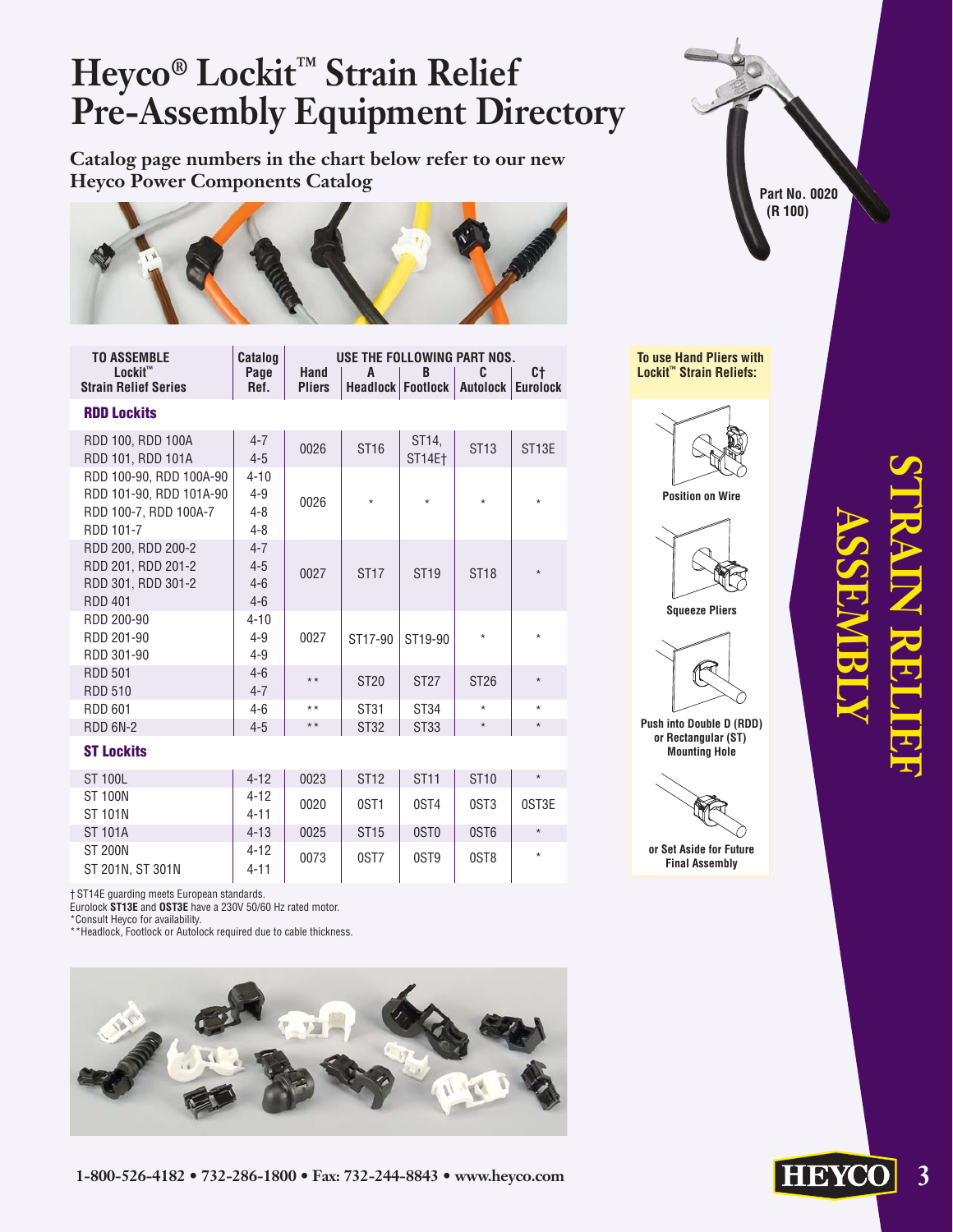# **Heyco® Original Strain Relief Bushing Assembly Pliers Instructions and Spare Parts**

**Part No. 0022 (R 29) & 0030 (R 30)**



| <b>DESCRIPTION</b> | <b>SPARE PART NO.</b><br>for 0022<br>R 29 Plier | <b>Drawing</b><br>Ref. No. |   |  |
|--------------------|-------------------------------------------------|----------------------------|---|--|
| <b>Part Type</b>   |                                                 |                            |   |  |
| Grips              | 0037                                            | 0047                       |   |  |
| <b>Pivot Screw</b> | 0036                                            | 0046                       | 4 |  |
| Nut                | 0032                                            | 0032                       | 5 |  |
| Spring             | 0031                                            | 0031                       | 6 |  |

## **Part No. 0022 (R 29)**

Pliers are shipped set for a 1/4˝ (6,4 mm) opening.

### **Part No. 0030 (R 30)**

Pliers are shipped set for a 37/64˝ (14,7 mm) opening.

These two Pliers will assemble the majority of our **Heyco Original Strain Relief Bushings** (see Directory, opposite). If adjustment is necessary, follow the instructions below:

- **A.** Remove Nut **(5)** and Spring **(6)**.
- **B.** Close Pliers and lift off Movable Handle **(1)**.
- **C.** Move Jaw **(2)** to desired opening (see Directory, opposite).
- **D.** Reassemble Handle **(1)** in **closed** position so that the gear teeth engage.
- **E.** Open Pliers and replace Spring **(6)** with short end in deepest recess, long end in Handle groove.
- **F.** Replace and secure Nut **(5)**.

#### **See opposite page for alternative jaw openings.**

#### **To use Hand Pliers with Original Strain Reliefs:**



**Position on Wire**



**Squeeze Pliers**



**Push into Double D Mounting Hole**

## For Original Strain Relief **Assembly Air Tools,** see page 6.

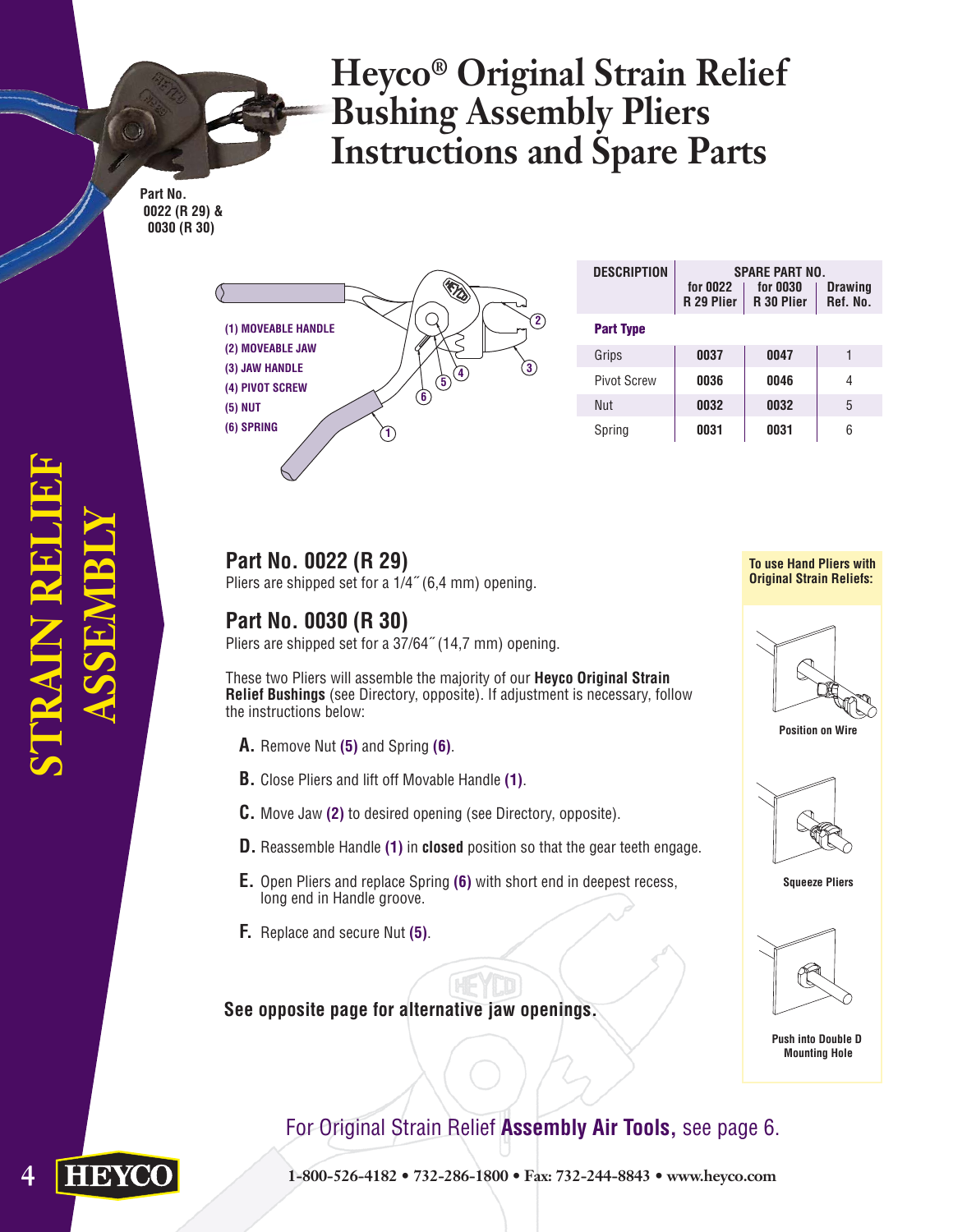# **Heyco® Original Strain Relief Bushing Assembly Pliers Directory and Jaw Settings Guide**

**Catalog page numbers in the chart below refer to our new Heyco Power Components Catalog**

| <b>MOUNTING</b><br><b>HOLE DIA.</b><br>in. | mm.          | Page<br>No.                                                                      | <b>Strain Relief Description</b><br>for Flat Cables                                                                                                     | Page<br>No.                                                          | <b>HEYCO ORIGINAL STRAIN RELIEFS</b><br><b>Strain Relief Description</b><br>for Round Cables                                                                                                                  | <b>PLIER JAW</b><br>in.         | <b>OPENING</b><br>mm. |
|--------------------------------------------|--------------|----------------------------------------------------------------------------------|---------------------------------------------------------------------------------------------------------------------------------------------------------|----------------------------------------------------------------------|---------------------------------------------------------------------------------------------------------------------------------------------------------------------------------------------------------------|---------------------------------|-----------------------|
|                                            |              |                                                                                  | <b>Use PART NO. 0022 R 29 Plier</b>                                                                                                                     |                                                                      |                                                                                                                                                                                                               |                                 |                       |
| .375                                       | 9,5          | $4 - 19$<br>$4 - 23$                                                             | SR302-1, SR300-1, SR 2P-4, SR 2L-1<br>SR 2P-5                                                                                                           | $4 - 21$                                                             | <b>SR 2M-1</b>                                                                                                                                                                                                | No Opening                      |                       |
| .437                                       | 11,1         | $4 - 19$<br>$4 - 23$<br>$4 - 26$                                                 | SR 3P-4, SR 3W-1, SR 3L-1<br>SR 3P-5<br>SR 13-1                                                                                                         |                                                                      |                                                                                                                                                                                                               | 11/32                           | 8,7                   |
| .500                                       | 12,7         | $4 - 19$<br>$4 - 19$<br>$4 - 19$<br>$4 - 20$<br>$4 - 23$<br>$4 - 24$<br>$4 - 26$ | SR 4P-4, SR 4N-4, SR 4K-4, SR 4L-4<br>SR 4K-1, SR 4L-1<br>SR 5W-1, SR 5KN-4, SR 5K-4<br>SR 4N-6, SR 4K-6<br><b>SR 4N-5</b><br><b>SR 4N-7</b><br>SR 14-1 | $4 - 21$<br>$4 - 21$<br>$4 - 23$<br>$4 - 24$<br>$4 - 25$             | SR 5MN-3, SR 5M-3, SR 5N-4, SR 5P-4<br>SR 5L-1, SR 5P3-4, SR 6W-1<br><b>SR 5N-5</b><br>SR 5N-7, SR 5P-7<br>SR 15-1                                                                                            | 11/32                           | 8,7                   |
| .560                                       | 14,2         | $4 - 20$<br>$4 - 26$                                                             | SR 30-1<br>SR 16-1, SR 20-1, SR 20L-1                                                                                                                   | 4-21                                                                 | SR 30-1A, SR 30-1B                                                                                                                                                                                            | 11/32                           | 8,7                   |
| .625                                       | 15,9         | $4 - 20$<br>$4 - 23$                                                             | SR 6N4-4, SR 6P4-4<br><b>SR 6K-5</b>                                                                                                                    | $4 - 21$<br>$4 - 21$<br>$4 - 23$<br>$4 - 24$<br>$4 - 25$<br>$4 - 28$ | SR 6N-4, SR 6P-4, SR 6N2-4, SR 6N3-4<br>SR 6P3-4, SR 6L-1<br>SR 6P-5, SR 6P2-5, SR 6N3-5, SR 6P3-5<br>SR 6N-7, SR 6P-7, SR 6N3-7, SR 6P3-7<br>SR 10N-2, SR 10-2, SR11-2, SR 11K-2<br>SR 6P10 CEE, SR 6P30 CEE | 11/32                           | 8,7                   |
| .750                                       | 19.1         | $4 - 20$<br>4-24<br>$4 - 26$                                                     | SR 33-1<br><b>SR 7P-7</b><br>SR 23-1                                                                                                                    | $4 - 22$<br>$4 - 25$                                                 | <b>SR 7P-2</b><br>SR 17-2                                                                                                                                                                                     | 19/32                           | 15,1                  |
| .875                                       | 22,2         | $4 - 20$<br>$4 - 26$                                                             | SR 34-2, SR 31-2<br>SR 24-1                                                                                                                             | $4 - 22$<br>$4 - 22$                                                 | SR 7K-2, SR 7KR-2, SR 7W-2, SR 7L-2<br>SR 31-2, SR 8P-2, SR 8L-1                                                                                                                                              | 19/32                           | 15,1                  |
|                                            |              |                                                                                  | Use PART NO. 0021 R 291 Plier - for .040"(1,0 mm) panel thickness Strain Reliefs                                                                        |                                                                      |                                                                                                                                                                                                               |                                 |                       |
| .437                                       | 11,1         | $4 - 19$                                                                         | <b>SR 3A-4</b>                                                                                                                                          |                                                                      |                                                                                                                                                                                                               | 11/32                           | 8,7                   |
| .500                                       | 12,7         | $4 - 20$<br>$4 - 26$                                                             | SR 4A-6<br>SR 14A-1                                                                                                                                     |                                                                      |                                                                                                                                                                                                               | 11/32                           | 8,7                   |
|                                            |              |                                                                                  | Use PART NO. 0030 R 30 Plier - more leverage for thicker cables                                                                                         |                                                                      |                                                                                                                                                                                                               |                                 |                       |
|                                            |              | $4 - 20$                                                                         | SR 33-1                                                                                                                                                 | $4 - 22$                                                             | <b>SR 7P-2</b>                                                                                                                                                                                                |                                 |                       |
| .750                                       | 19,1         | $4 - 24$<br>$4 - 26$                                                             | <b>SR 7P-7</b><br>SR 23-1                                                                                                                               | $4 - 25$                                                             | SR 17-2                                                                                                                                                                                                       | 37/64                           | 14,7                  |
| .875                                       | 22,2         | $4 - 20$<br>$4 - 26$                                                             | SR 34-2, SR 31-2<br>SR 24-1                                                                                                                             | 4-22<br>$4-22$                                                       | SR 7K-2, SR 7KR-2, SR 7W-2, SR 7L-2<br>SR 31-2, SR 8P-2, SR 8L-1                                                                                                                                              | 37/64                           | 14,7                  |
| 1.093                                      | 27,8         | $4 - 26$                                                                         | SR 21-2                                                                                                                                                 | $4-22$<br>$4-22$                                                     | SR 9P-2, for 1-3/32" (27,8 mm) MH<br>SR 9P-2, for 1-3/16" (30,2 mm) MH                                                                                                                                        | $27/32$ 21,4<br>$1 - 7/64$ 28,2 |                       |
|                                            |              |                                                                                  | Use PART NO. 0028 R 301 Plier - for SR 7N-2 and SR 8N-2 only                                                                                            |                                                                      |                                                                                                                                                                                                               |                                 |                       |
| .750<br>.875                               | 19,1<br>22,2 |                                                                                  |                                                                                                                                                         | $4-22$<br>$4 - 22$                                                   | <b>SR 7N-2</b><br><b>SR 8N-2</b>                                                                                                                                                                              | 37/64                           | 14,7                  |

For Original Strain Relief **Assembly Air Tools,** see page 6.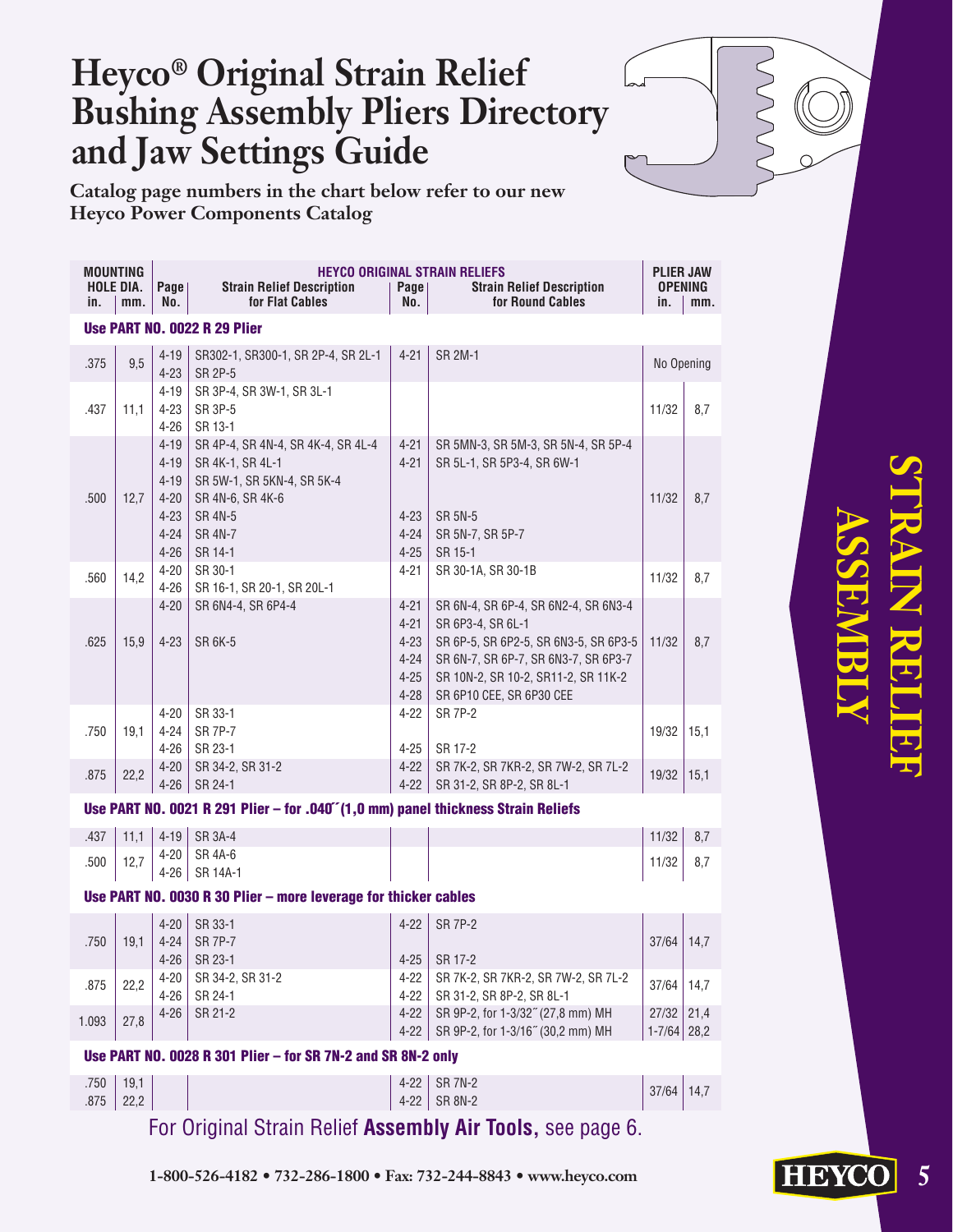# **Heyco® Original Strain Relief Bushing Air Tool, Air Tool Jaws & Replacement Parts**

#### **Air Tool and Air Tool Jaws Directory**

#### **Ordering Procedure for Air Tools:**

- On the tabular chart, locate the panel mounting hole diameter and Original Strain Relief Bushing that you are using.
- The appropriate Air Tool is shown on the same line.
- Jaws may be purchased separately, see the two right most PART NO. columns.
- Bench Mount Kit **Part No. 0T02** provides the necessary components to convert a hand Air Tool to a bench mounted unit. The bench Air Tool can be mounted in any convenient position on the assembly area work surface. The unit is foot activated, leaving the operator's hands free. See below.
- For Original Strain Relief **Assembly Pliers**, see pages 4 and 5.

| <b>PANEL HOLE</b><br><b>DIAMETER</b> |                    | <b>FOR ORIGINAL STRAIN</b><br><b>RELIEF BUSHINGS</b>                                                                                                             | AIR TOOL<br>PART NO. | <b>JAW</b><br><b>PART NO.*</b> |                            |
|--------------------------------------|--------------------|------------------------------------------------------------------------------------------------------------------------------------------------------------------|----------------------|--------------------------------|----------------------------|
| in.                                  | mm.                |                                                                                                                                                                  | inc. Jaws            | Upper                          | Lower                      |
| .375                                 | 9,5                | 2L-1, 2M-1, 2P-4, 2P-5                                                                                                                                           | 0171                 | 0T47                           | 0T48                       |
| .437                                 | 11,1               | $3A-4$                                                                                                                                                           | 0173                 | 0T49                           | <b>OT50</b>                |
|                                      |                    | 3L-1, 3P-4, 3P-5, 3W-1, 13-1                                                                                                                                     | 0175                 | 0T51                           | 0T <sub>52</sub>           |
|                                      |                    | 4A-6, 14A-1                                                                                                                                                      | 0177                 | <b>0T53</b>                    | <b>0T54</b>                |
| .500                                 | 12,7               | 4K-1, 4K-4, 4K-6, 4L-1, 4L-4,<br>4N-4, 4N-5, 4N-6, 4N-7, 4P-4,<br>5L-1, 5M-3, 5MN-3, 5N-4, 5N-5,<br>5N-7, 5P-4, 5P-7, 5P3-4, 6W-1,<br>$14-1.15-1$                | 0179                 | 0T <sub>55</sub>               | 0T56                       |
| .562                                 | 14,3               | 5K-4, 5KN-4, 5W-1, 16-1                                                                                                                                          | 0181                 | 0T59                           | 0T60                       |
| .625                                 | 15,9               | 6K-5, 6L-1, 6N-4, 6N-7, 6N2-4,<br>6N3-4, 6N3-5, 6N3-7, 6N4-4, 6P-4,<br>6P-5, 6P-7, 6P2-5, 6P3-4, 6P3-5,<br>6P3-7, 6P4-4, 6P10, 6P30, 10N-2,<br>10-2, 11-2, 11K-2 | 0183                 | 0T61                           | 0T62                       |
| .750                                 | 19,0               | $7N-2$<br>7P-2, 7P-7, 17-2                                                                                                                                       | 0185<br>0187         | OT631<br>OT651                 | OT642<br>OT66 <sup>2</sup> |
| .875                                 | 22,2               | 7K-2, 7KR-2, 7L-2, 7W-2, 8L-1,<br>8P-2, 24-1, 31-2, 34-2                                                                                                         | 0189                 | OT671                          | OT682                      |
|                                      |                    | $8N-2$                                                                                                                                                           | 0193                 | 0T711                          | 0T72 <sup>2</sup>          |
| .375x.625                            | 9,5x15,9           | 300-1, 302-1                                                                                                                                                     | 0191                 | <b>OT69</b>                    | <b>OT70</b>                |
| .560 x .730                          |                    | 14,2 x 18,5 20-1, 20L-1, 30-1, 30-1A, 30-1B                                                                                                                      | 0195                 | 0T73                           | 0T74                       |
| .750 x .875                          | $19.0 \times 22.2$ | $23 - 1.33 - 1$                                                                                                                                                  | 0197                 | 0T75                           | 0T76 <sup>2</sup>          |

**<sup>1</sup>**Secondary (upper) Jaw style. When ordering additional spacer may be required (P/N OT36[2]). <sup>2</sup> Secondary (lower) Jaw style. When ordering additional spacer may be required (P/N OT77[1]). \*Jaw part number if purchased separately. See drawing below.

#### **Air Tool Replacement Parts**





**Part No. 0T02 Bench Mount Kit** shown installed with Heyco Air Tool

**STRAIN RELIEF STRAIN RELIE ASSEMBLY**

**6 1-800-526-4182 • 732-286-1800 • Fax: 732-244-8843 • www.heyco.com**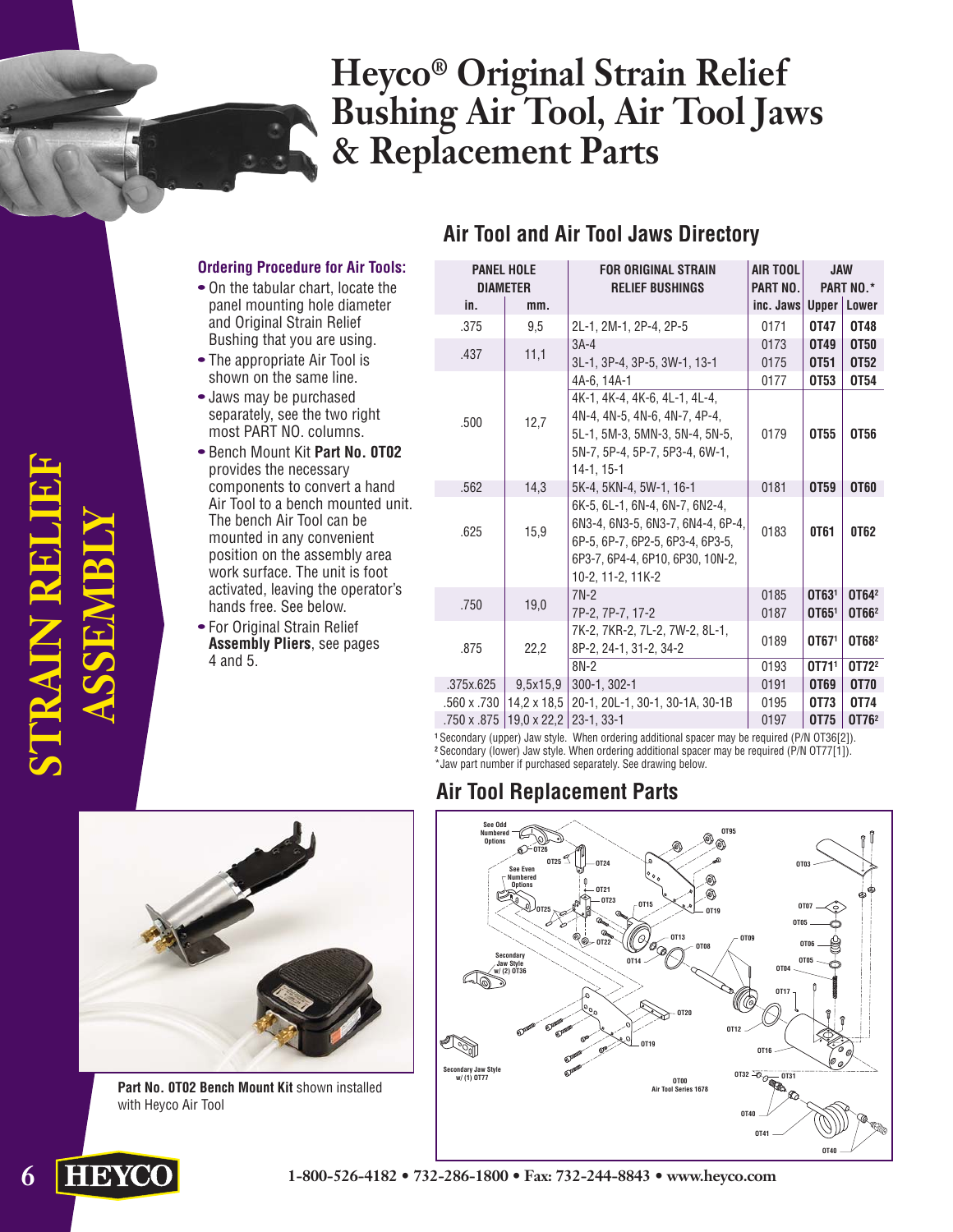# **Heyco® Snap-In Cordgrip Strain Reliefs**



## **Straight-Thru for Round Cables For Panels from .062˝ (1,6 mm) to .125˝ (3,2 mm) Thick**

## *The Ultimate in Snap-in Strain Relief Protection*

|                 |              | <b>WILL FIT THESE CABLES</b> |                 | <b>PART</b>    | <b>DESCRIPTION</b>                  |                            | <b>PANEL DIMENSIONS</b> |      |                   |      |                 | Mounting |          |
|-----------------|--------------|------------------------------|-----------------|----------------|-------------------------------------|----------------------------|-------------------------|------|-------------------|------|-----------------|----------|----------|
| <b>Minimum</b>  |              |                              | <b>Maximum</b>  | <b>NO.</b>     |                                     | UL                         | $\mathbf{A}$            |      | B                 |      |                 | C        | Hole     |
| <b>Diameter</b> |              |                              | <b>Diameter</b> |                |                                     | <b>or</b>                  | <b>Mounting</b>         |      | <b>To Prevent</b> |      | <b>Max 0.A.</b> |          | Plug     |
|                 |              |                              |                 | <b>Black</b>   |                                     | <b>UR</b>                  | Hole                    |      | <b>Rotation</b>   |      |                 | Length   |          |
| in.             | mm.          | in.                          | mm.             |                |                                     |                            | in.                     | mm.  | in.               | mm.  | in.             | mm.      | Part No. |
| .065            | 1,7          | .220                         | 5.6             | M4802          | <b>RSCG 500</b>                     | $\boldsymbol{\mathcal{H}}$ | .500                    | 12,7 | .450              | 11,4 | 1.21            | 30,7     | 2491     |
| .115            | 2,9          | .250                         | 6,4             | M4800          | <b>SCG 500</b>                      |                            |                         |      |                   |      |                 |          |          |
| .065            | 1,7          | .187                         | 4,8             | M4808          | <b>RSCG 625</b>                     | $\boldsymbol{\mathcal{H}}$ | .625                    | 15,9 | .550              | 14,0 | 1.30            | 33,0     | 2497     |
| .105            | 2,7          | .312                         | 7,9             | M4806          | <b>SCG 625</b>                      |                            |                         |      |                   |      |                 |          |          |
| .069            | 1,8          | .250                         | 6,4             | M4814          | <b>RSCG 750</b>                     | $\boldsymbol{\mathcal{H}}$ | .750                    | 19,1 | .660              | 16.8 | 1.48            | 37,6     | 2503     |
| .230            | 5,8          | .395                         | 10,0            | M4812          | <b>SCG 750</b>                      |                            |                         |      |                   |      |                 |          |          |
| .095            | 2,4          | .260                         | 6,6             | M4820          | <b>RSCG 875</b>                     | $\boldsymbol{\mathcal{H}}$ | .875                    | 22,2 | .770              | 19,6 | 1.46            | 37,1     | 2509     |
| .170            | 4,3          | .450                         | 11,4            | M4818          | <b>SCG 875</b>                      |                            |                         |      |                   |      |                 |          |          |
| .180            | 4.6          | .440                         | 11,2            | M4826          | <b>RSCG 1000</b>                    | <b>R</b>                   | 1.000                   | 25,4 | .875              | 22,2 | 1.62            | 41,1     | $\star$  |
| .260            | 6,6          | .546                         | 13,9            | M4824          | <b>SCG 1000</b>                     |                            |                         |      |                   |      |                 |          |          |
| .250            | 6,4          | .485                         | 12,3            | M4832          | <b>RSCG 1093</b>                    |                            | $71$ .093               | 27,8 | .970              | 24,6 | 1.75            | 44,5     | 2717     |
| .485            | 12.3         | .709                         | 18,0            | M4830          | <b>SCG 1093</b>                     |                            |                         |      |                   |      |                 |          |          |
| .250            | 6,4          | .485                         | 12,3            | M4838          | <b>RSCG 1125</b>                    | $^{\circledR}$             | 1.125                   | 28,6 | 1.000             | 25,4 | 1.75            | 44,5     | 2717     |
| .485            | 12,3         | .709                         | 18,0            | M4836          | <b>SCG 1125</b>                     |                            |                         |      |                   |      |                 |          |          |
| .490            | 12,4         | .787                         | 20,0            | M4844          | <b>RSCG 1250</b>                    | 77                         | 1.250                   | 31,8 | 1.125             | 28,6 | 2.05            | 52,1     | $\star$  |
| .590            | 15,0         | .920                         | 23,4            | M4842          | <b>SCG 1250</b>                     | $^{\circledR}$             |                         |      |                   |      |                 |          |          |
| .490            | 12,4         | .787                         | 20,0            | M4850          | <b>RSCG 1375</b>                    | 57                         | 1.375                   |      | $34.9$ 1.250      | 31,8 | 2.05            | 52,1     | $\star$  |
| .590            | 15,0         | 1.000<br>1.020               | 25,4            | M4848<br>M4856 | <b>SCG 1375</b><br><b>RSCG 1500</b> |                            |                         |      |                   |      |                 |          |          |
| .787            | 20,0         |                              | 25,9            |                | <b>SCG 1500</b>                     | $\boldsymbol{\mathcal{H}}$ | 1.500                   | 38,1 | 1.375             | 34,9 | 2.23            | 56,6     | $\star$  |
| .865<br>.787    | 22,0         | 1.180<br>1.020               | 30,0<br>25,9    | M4854<br>M4862 | <b>RSCG 1750</b>                    | $^{\circledR}$             |                         |      |                   |      |                 |          |          |
|                 | 20,0         | 1.260                        |                 | M4860          | <b>SCG 1750</b>                     | <b>R</b>                   | 1.750                   | 44,5 | 1.625             | 41,3 | 2.28            | 57,9     | $\star$  |
| .865<br>1.000   | 22,0<br>25,4 | 1.240                        | 32,0<br>31,5    | M4868          | <b>RSCG 2000</b>                    |                            |                         |      |                   |      |                 |          |          |
| 1.230           | 31,2         | 1.560                        | 39,6            | M4866          | <b>SCG 2000</b>                     | M                          | 2.000                   | 50,8 | 1.875             | 47,6 | 2.41            | 61,2     | 2959     |
| 1.160           | 29,5         | 1.350                        | 34,3            | M4874          | <b>RSCG 2375</b>                    |                            |                         |      |                   |      |                 |          |          |
| 1.450           | 36,8         | 1.560                        | 39,6            | M4872          | <b>SCG 2375</b>                     | <b>RI</b>                  | 2.375                   | 60,3 | 2.250             | 57,2 | 2.50            | 63,5     | $\star$  |
|                 |              |                              |                 |                |                                     |                            |                         |      |                   |      |                 |          |          |

Standard color black. \*Consult Heyco.





**Materials 6/6 Nylon w/Buna N Sealing Gland** Certifications **RA** Recognized under Underwriters' Laboratories File E51579 **Certified by Canadian Standards Association File 093876 Flammability Rating 94V-2 Temperature Rating -22°F (-30°C) to 212°F (100°C)**

**1-800-526-4182 • 732-286-1800 • Fax: 732-244-8843 • www.heyco.com 7**

- Unique fingers securely lock into a range of panel sizes without use of locknut.
- Smooth, rounded interior edges for ease of installation.
- Limited intrusion into enclosure where access is tight.
- Rotation prevented when used in "Double D" mounting holes.
- Easy to install–no tools required.
- Ratchet design of sealing nut assembly provides superior antivibration and ensures a firm grip on the cable.
- Available in multiple sizes for cable diameters ranging from .065˝ (1,7 mm) to 1.560˝ (39,6 mm).
- We recommend using the fitting with the smallest maximum diameter that will fit your application.
- Meet UL strain relief requirements without bending or kinking the cable.
- Though similar in appearance and function to Heyco-Tite Liquid Tight Cordgrips, Snap-In Cordgrip Strain Reliefs may not be liquid tight at the panel interface. For our complete range of **Liquid Tight** Cordgrips with Integral Sealing Ring, see Section 3 of our new, full line **Heyco Power Components Catalog**.
- Use **Heyco Mounting Hole Plugs** to fill blank/unused Mounting Holes and thus allow for a single panel design for multiple applications.
- **No Assembly Equipment Required**.